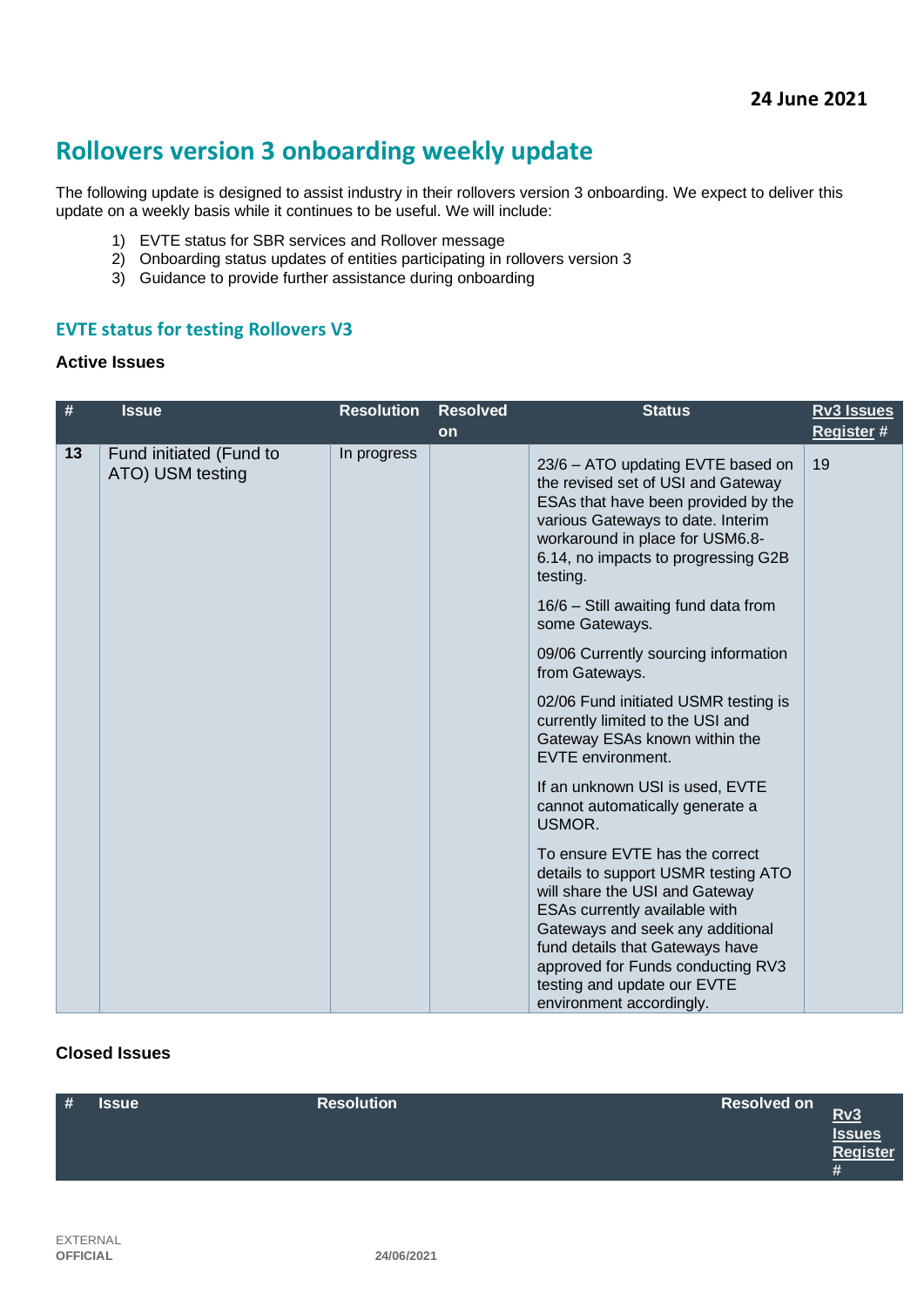| 14             | 03.06.2021<br><b>Schematron incorrectly</b><br>applying USM validation<br>on an RTR message.                                                                                                                                                                                    | 11/06 Updated schematron and published on the<br>$\bullet$<br>software developers website.<br>09/06 Discrepancy identified between the taxonomy<br>$\bullet$<br>in MIG V3 and the latest version of the schematron<br>where validation was incorrectly conducted on the<br>UnclaimedSuperannuationMoney.Date field, as part<br>of an RTR message.<br>The schematron has been updated to align with<br>MIG V3 and address USM validation issues. The<br>updated version has been scheduled for external<br>publication (estimated availability from 11/06). | 11 June 2021        | 20             |
|----------------|---------------------------------------------------------------------------------------------------------------------------------------------------------------------------------------------------------------------------------------------------------------------------------|------------------------------------------------------------------------------------------------------------------------------------------------------------------------------------------------------------------------------------------------------------------------------------------------------------------------------------------------------------------------------------------------------------------------------------------------------------------------------------------------------------------------------------------------------------|---------------------|----------------|
| $12 \,$        | 12.05.2021<br>G2B test scenario USM 6.6<br>currently unavailable to<br>test.                                                                                                                                                                                                    | 18/05 System fix deployed and confirmed<br>$\bullet$<br>successful. USM6.6 available for testing.<br>12/05 USM6.6 - currently under investigation.<br>$\bullet$                                                                                                                                                                                                                                                                                                                                                                                            | 18 May 2021         | 18             |
| 11             | 04.05.2021<br>G2B test scenario USM 6.7<br>currently unavailable to<br>test.                                                                                                                                                                                                    | 18/05 System fix deployed and confirmed<br>$\bullet$<br>successful. USM6.7 available for testing.<br>11/05 USM6.7 - investigation complete, fix<br>$\bullet$<br>identified. Anticipate test will be available from<br>18/05.<br>04/05 Issues identified with test scenario USM6.7.<br>$\bullet$                                                                                                                                                                                                                                                            | 18 May 2021         | 17             |
| 10             | 25.03.2021<br><b>Provision of updated</b><br>sample payload data                                                                                                                                                                                                                | 29/04 - Rollover Sample Message Instances<br>$\bullet$<br>(payload samples) published and available at:<br>https://softwaredevelopers.ato.gov.au/rolloverV3                                                                                                                                                                                                                                                                                                                                                                                                | 29 April 2021       | 16             |
| 9              | 26.04.2021<br><b>RASOR incorrectly setting</b><br>identifier scheme values<br>for TFN and ID.                                                                                                                                                                                   | 29/04 - Fix confirmed successful.<br>$\bullet$<br>28/04 - Fix identified and deployed on 28 April.<br>$\bullet$<br>Reissued test on 28 April. Resolution pending<br>confirmation of successful fix.<br>26/04 - EVTE issue identified for investigation.<br>$\bullet$<br>RASOR being rejected at Gateway due to invalid<br>event item scheme parameter value.                                                                                                                                                                                               | 29 April 2021       | 15             |
| 8              | 01.04.2021<br><b>Internal ATO factors</b><br>affecting the information in<br>our test data for P2P (both<br>B2B and G2B including in<br>EVTE) are currently being<br>considered and are likely<br>to require updates to our<br>test data.                                       | 23/04 EVTE refresh completed and testing<br>recommenced.<br>14/04 Updated test data published.                                                                                                                                                                                                                                                                                                                                                                                                                                                             | 23 April 2021       | 13             |
| $\overline{7}$ | 12.02.2021<br><b>Recent whitelist</b><br>configuration and<br>certificate changes<br>introduced connection<br>errors impacting one<br>gateway.                                                                                                                                  | 25/2: Data fix implemented on 23 February. Fix<br>$\bullet$<br>verified with impacted gateway.                                                                                                                                                                                                                                                                                                                                                                                                                                                             | 23 February<br>2021 | $\overline{7}$ |
| 6              | 10.02.2021<br><b>EPF test scenario for</b><br><b>SMSF missing the SMSF</b><br>Alias in the ebMS header<br>properties<br>Identified through<br>$\bullet$<br>interoperability testing<br>Root cause: EPF code<br>$\bullet$<br>regressed since the<br>original EVTE<br>deployment. | Remediation to restore correct code for EPF test<br>$\bullet$<br>scenarios with SMSF test data<br>25/2: Deployed to EVTE on 20 February, fix being<br>$\bullet$<br>verified with impacted Gateway<br>2/3: Fix verified.<br>$\bullet$                                                                                                                                                                                                                                                                                                                       | 20 February<br>2021 | 6              |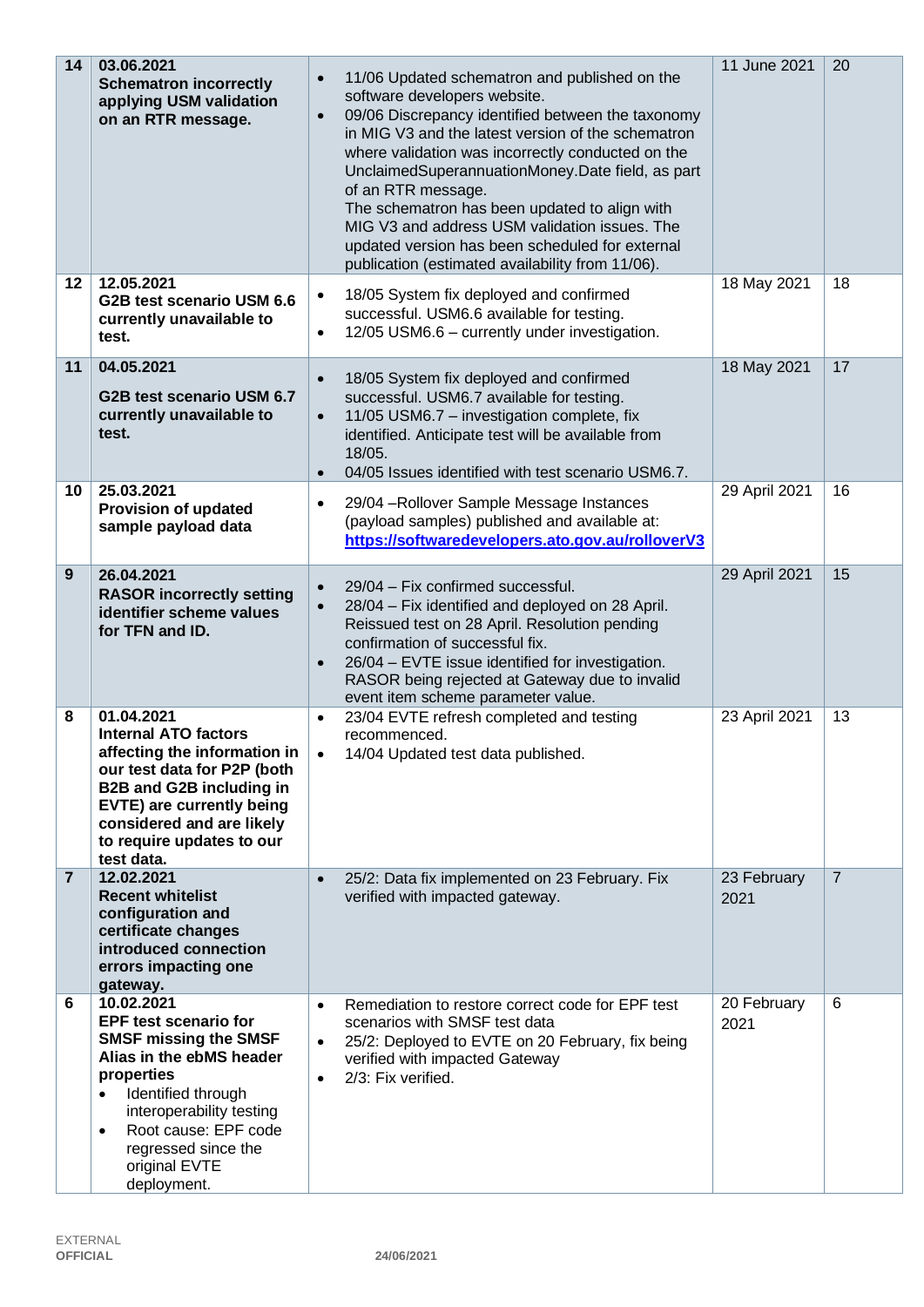|                   | Issue does not impact<br>$\bullet$<br>EPF test scenarios for<br>APRA funds.<br>Code remediation in<br>progress.                                                                                                                                                                                                                                                                                                             |           |                                                                       |                             |              |
|-------------------|-----------------------------------------------------------------------------------------------------------------------------------------------------------------------------------------------------------------------------------------------------------------------------------------------------------------------------------------------------------------------------------------------------------------------------|-----------|-----------------------------------------------------------------------|-----------------------------|--------------|
| 5                 | 4.02.2021<br><b>RA with SMSF Test</b><br>scenario was not<br>previously enabled.<br>Test data was enabled 4<br>February - scenario has<br>been tested successfully.                                                                                                                                                                                                                                                         | $\bullet$ | RA Test scenarios with SMSF data enabled on 4<br>February.            | 4 February<br>2021          | 5            |
| 4<br>$\mathbf{3}$ | <b>EPF Test Scenarios in</b><br><b>EVTE updated with SMSF</b><br>data<br>Additional SMSF data for<br>$\bullet$<br>EPF test scenarios<br>circulated to industry<br>representatives (GOM,<br>ASP and gateways<br>currently testing) for<br>review, with no feedback<br>received by 4 February<br>2021.<br>EVTE updated to align<br>$\bullet$<br>with EPF SMSF data<br>shared for consultation<br>on 4 February.<br>29.01.2021 |           |                                                                       | 4 February<br>2021 (hotfix) | 4<br>3       |
|                   | [Defect] EVTE Test<br>Harness unavailable on 20<br>Jan 2021 preventing<br>testing of RA<br>Caused by internal<br>environment issue<br>impacting outbound<br>messages.<br>Resolved by the end of<br>the day on 29 Jan 2021.                                                                                                                                                                                                  | $\bullet$ | Resolved by the end of the day.                                       | 29 January<br>2021          |              |
| 2                 | 15.01.2021<br>[Defect] EPF ContextID<br>greater than 40 characters<br>issue<br>Identified through<br>$\bullet$<br>interoperability testing.<br>Scenario has been<br>$\bullet$<br>tested successfully with<br>an EPF for an APRA<br>fund.                                                                                                                                                                                    | $\bullet$ | EPF ContextID reduced to a value less than 40<br>characters.          | 2 February<br>2021 (hotfix) | 2            |
| 1                 | 15.12.2021<br>[Defect] RA and RAS<br>sample payloads<br>contained 8 digit TFNs<br>instead of 9 digit TFNs<br>Identified through early<br>review of RA test files<br>provided.<br>Shared with ATO on 15<br>Dec 2021<br>RA and RAS data change<br>release on 4th Jan to EVTE.                                                                                                                                                 | $\bullet$ | RA and RAS test scenarios updated with 9- digit<br>TFN <sub>s</sub> . | 4 January<br>2021 (hotfix)  | $\mathbf{1}$ |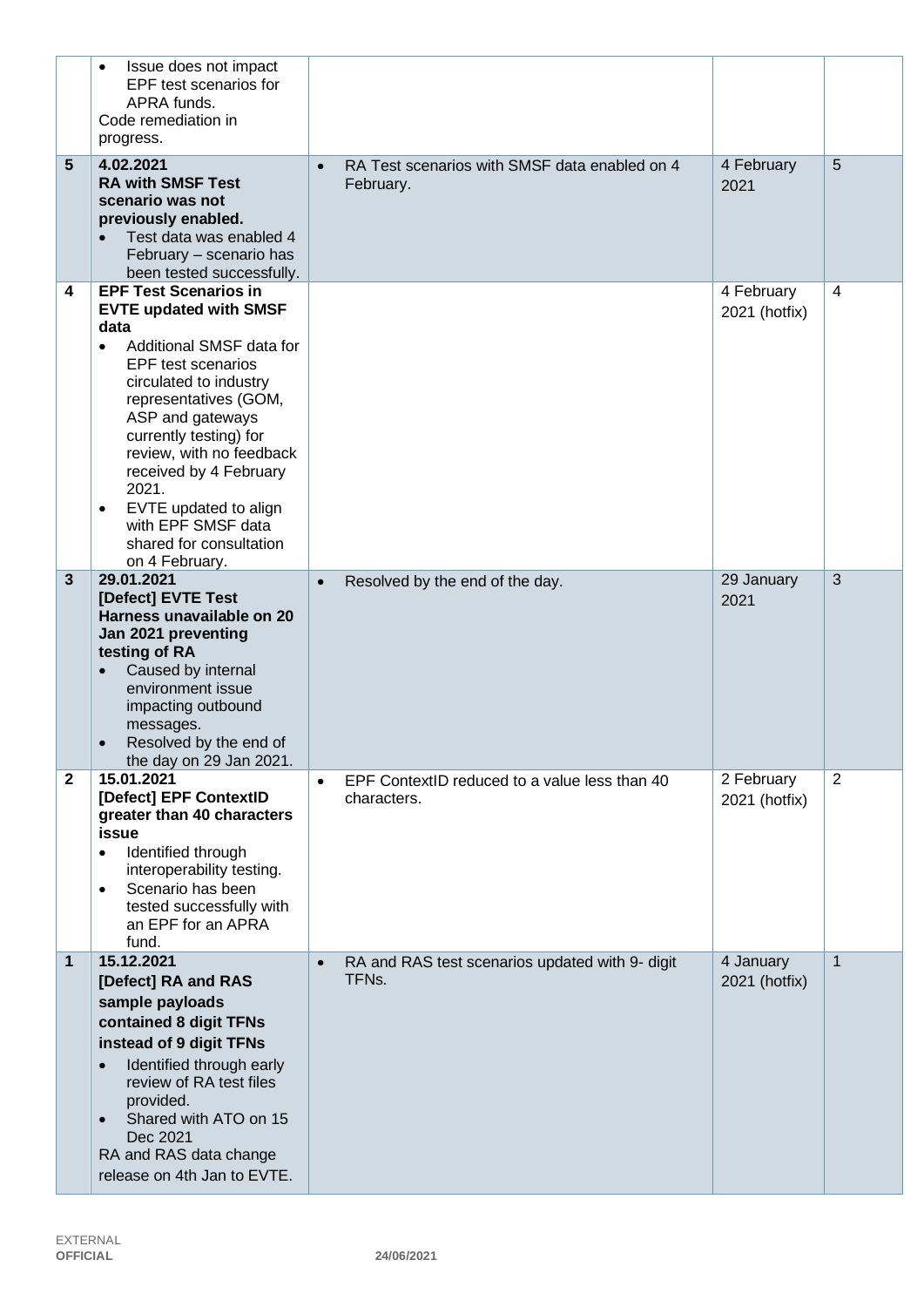## **EVTE status by test scenario grouping** *(no change from last update)*

|                 | <b>Test scenario group</b>                              | <b>Status</b>            |
|-----------------|---------------------------------------------------------|--------------------------|
| 1               | ATO initiated USM Rollover Request                      | <b>Available to test</b> |
| 2               | Gateway respond to Test 1 with USMOR                    | <b>Available to test</b> |
| 3               | Gateway initiate USM Rollover Request                   | <b>Available to test</b> |
| 4               | ATO respond to Test 3 with USMOR (automatic)            | <b>Available to test</b> |
| 5               | ATO initiate EPF for APRA to APRA (no gateway response) | <b>Available to test</b> |
| 6               | ATO initiate EPF for SMSF to SMSF (no gateway response) | <b>Available to test</b> |
| $\overline{7}$  | ATO initiate EPF for APRA to SMSF (no gateway response) | <b>Available to test</b> |
| 8               | ATO initiate EPF for SMSF to APRA (no gateway response) | <b>Available to test</b> |
| 9               | ATO initiate S20c Request                               | <b>Available to test</b> |
| 10              | Gateway respond to Test 9 with S20c Error Response      | <b>Available to test</b> |
| 11              | ATO initiate RA Request                                 | <b>Available to test</b> |
| 12 <sup>2</sup> | Gateway respond to Test 11 with RAER                    | <b>Available to test</b> |
| 13              | Gateway initiate RAS Request                            | <b>Available to test</b> |
| 14              | ATO respond to Test 13 with RASOR (automatic)           | <b>Available to test</b> |
| 15              | ATO initiate RA Request for SMSF                        | <b>Available to test</b> |
| 16              | Gateway respond to Test 15 with RAER for SMSF           | <b>Available to test</b> |
| 17              | Gateway initiate RAS Request for SMSF                   | <b>Available to test</b> |
| 18              | ATO respond to Test 17 with RASOR (automatic) for SMSF  | <b>Available to test</b> |

### **EVTE testing progress** *(no change from last update)*

*(Gateway EVTE testing progress reflects completion of the 18 testing groups above)*

• All gateways have now completed testing.

## **Gateway to gateway interoperability testing (update provided by GNGB)** *(no change from last update)*

• All gateways have completed gateway to gateway interoperability testing for Rollovers v3.

### **EVTE status for SVS and SMSFmemberTICK Service** *(no change from last update)*

- May 2020 full suite of SVS and SMSF verification services available in EVTE
- Seven DSPs have been whitelisted for SMSFVRFY.
- Two DSPs have been whitelisted for SMSFMBRVRFY.
- Four other DSPs are currently testing
- No issues have been identified requiring changes.

### **B2B Testing**

- Cohort 1 commenced Tuesday 15 June.
	- $\circ$  One fund administrator and one fund have completed their testing with the SMSF provider to date. There are an additional 4 funds remaining to complete this testing.
	- o APRA funds using different gateways commenced testing with each other this week with three successfully completed end-to-end testing.